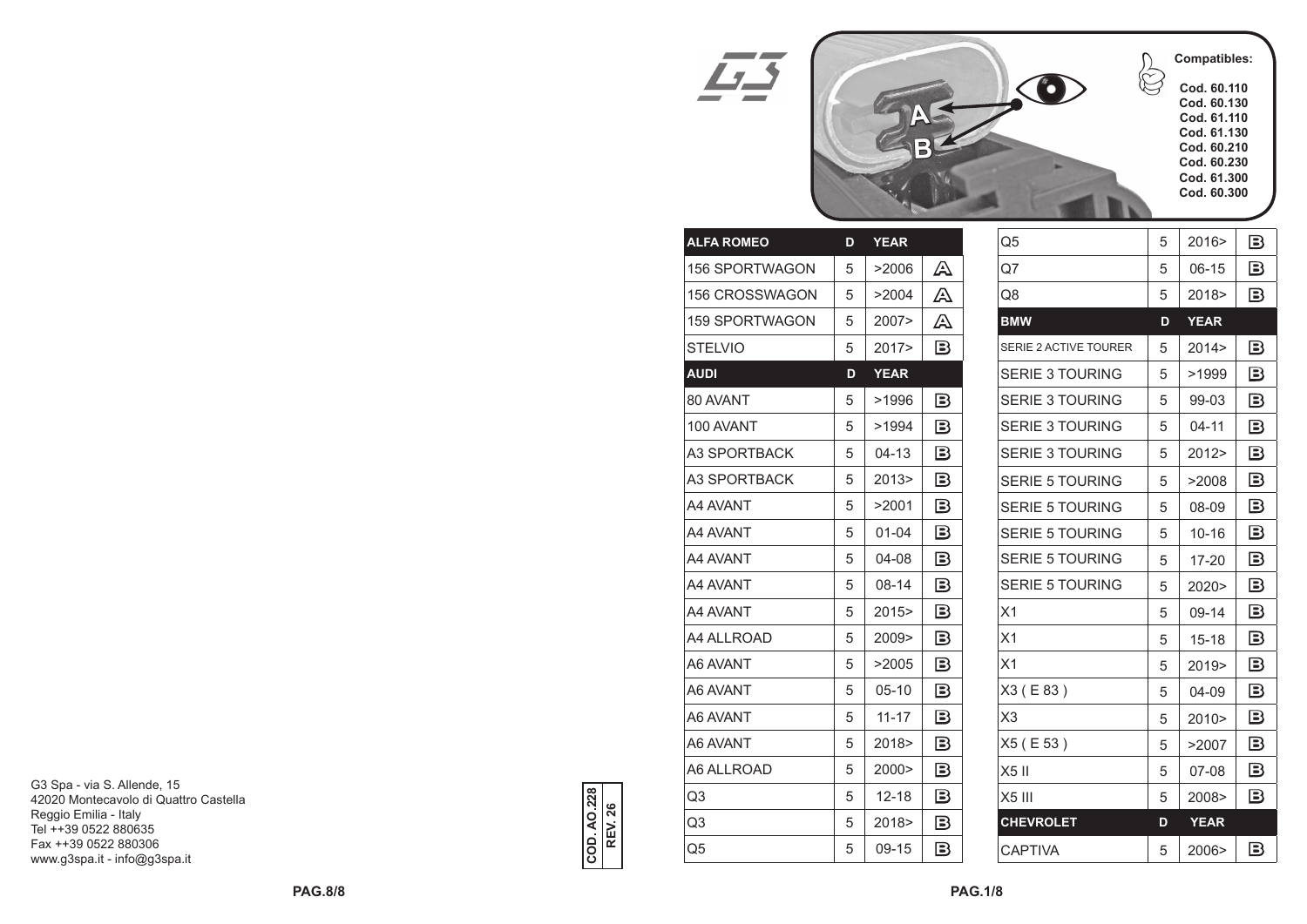| <b>CRUZE SW</b>      | 5                 | 2011>       | в                                               |
|----------------------|-------------------|-------------|-------------------------------------------------|
| MATIZ                | 5                 | 2001        | B                                               |
| REZZO-TACUMA         | 5                 | 2005>       | A                                               |
| SPARK                | 5                 | 2010>       | $\mathbf{B}% _{T}=\mathbf{A}_{T}\mathbf{B}_{T}$ |
| TRANS SPORT          | 4/5               | 1997>       | A                                               |
| TRAX                 | 5                 | 2013>       | B                                               |
| <b>CHRYSLER</b>      | D                 | <b>YEAR</b> |                                                 |
| <b>GRAND VOYAGER</b> | 5                 | 01-08       | B                                               |
| <b>GRAND VOYAGER</b> | 5                 | 2008>       | Β                                               |
| <b>CITROEN</b>       | D                 | YEAR        |                                                 |
| C3 PICASSO           | 5                 | 2009>       | A                                               |
| C4 AIRCROSS          | 5                 | 2012        | A                                               |
| C5 SW                | 5                 | 2004 >      | A                                               |
| C-CROSSER            | 5                 | 2007        | A                                               |
| <b>NEMO</b>          | 3/5               | 2008>       | A                                               |
|                      |                   |             |                                                 |
| <b>CUPRA</b>         | D                 | <b>YEAR</b> |                                                 |
| <b>FORMENTOR</b>     | 5                 | 2020>       | B                                               |
| <b>DACIA</b>         | D                 | <b>YEAR</b> |                                                 |
| LODGY                | 5                 | 2013        | A                                               |
| LOGAN                | 5                 | 2007>       | A                                               |
| LOGAN MCV            | 5                 | 13-16       | ᠘                                               |
| LOGAN MCV            | 5                 | 2016>       | A                                               |
| SANDERO STEPWAY      | 5                 | 09-12       | A                                               |
| SANDERO STEPWAY      | 5                 | 13-16       | A                                               |
| SANDERO STEPWAY      | 5                 | 16-20       | A                                               |
| <b>DODGE</b>         | D                 | <b>YEAR</b> |                                                 |
| <b>JOURNEY</b>       | $\mathbf{I}$<br>5 | 2008>       | $\mathbf{B}% _{T}=\mathbf{A}_{T}\mathbf{B}_{T}$ |
| <b>DR</b>            | D                 | <b>YEAR</b> |                                                 |
| Dr 4                 | 5                 | 2017>       | $\mathbf{B}% _{T}=\mathbf{A}_{T}\mathbf{B}_{T}$ |
| Dr 6                 | 5                 | 2017>       | A                                               |

| DS7 CROSSBACK      | 5 | 2017>       | A                                               |
|--------------------|---|-------------|-------------------------------------------------|
| <b>FIAT</b>        | D | <b>YEAR</b> |                                                 |
| 500X OFF ROAD      | 5 | 2015>       | A                                               |
| CROMA              | 5 | 2005>       | A                                               |
| FIORINO            | 5 | 2008>       | A                                               |
| FREEMONT           | 5 | 2011        | в                                               |
| IDEA               | 5 | 2004 >      | в                                               |
| MAREA WEEKEND      | 5 | >2005       | A                                               |
| PANDA II           | 5 | 2003>       | A                                               |
| PANDA III          | 5 | 2012>       | A                                               |
| PANDA CROSS        | 5 | 2015>       | A                                               |
| SEDICI             | 5 | 2006>       | В                                               |
| STILO WEEKEND      | 5 | >2007       | A                                               |
| TIPO CROSS         | 5 | 2021>       | A                                               |
| TIPO SW            | 5 | 2016>       | A                                               |
| <b>FORD</b>        | D | <b>YEAR</b> |                                                 |
| C-MAX 7            | 5 | 10-14       | A                                               |
| C-MAX 7            | 5 | 2015>       | A                                               |
| EDGE               | 5 | 2016>       | B                                               |
| ESCORT SW          | 5 | >1999       | $\mathbf{B}% _{T}=\mathbf{A}_{T}\mathbf{B}_{T}$ |
| GALAXY             | 5 | 2015>       | $\mathbf{B}% _{T}=\mathbf{A}_{T}\mathbf{B}_{T}$ |
| KA + ACTIVE        | 5 | 2018>       | A                                               |
| KUGA               | 5 | 13-19       | A                                               |
| KUGA               |   |             |                                                 |
|                    | 5 | 2020>       | в                                               |
| FIESTA ACTIVE      | 5 | 2018>       | A                                               |
| FOCUS ACTIVE       | 5 | 2019>       | $\mathbf{B}% _{T}=\mathbf{A}_{T}\mathbf{B}_{T}$ |
| FOCUS III SW       | 5 | $11 - 18$   | A                                               |
| <b>FOCUS IV SW</b> | 5 | 2018>       | $\mathbf{\mathbb{B}}%$                          |
| MONDEO II SW       | 5 | >2007       | A                                               |
| MONDEO III SW      | 5 | $07-13$     | A                                               |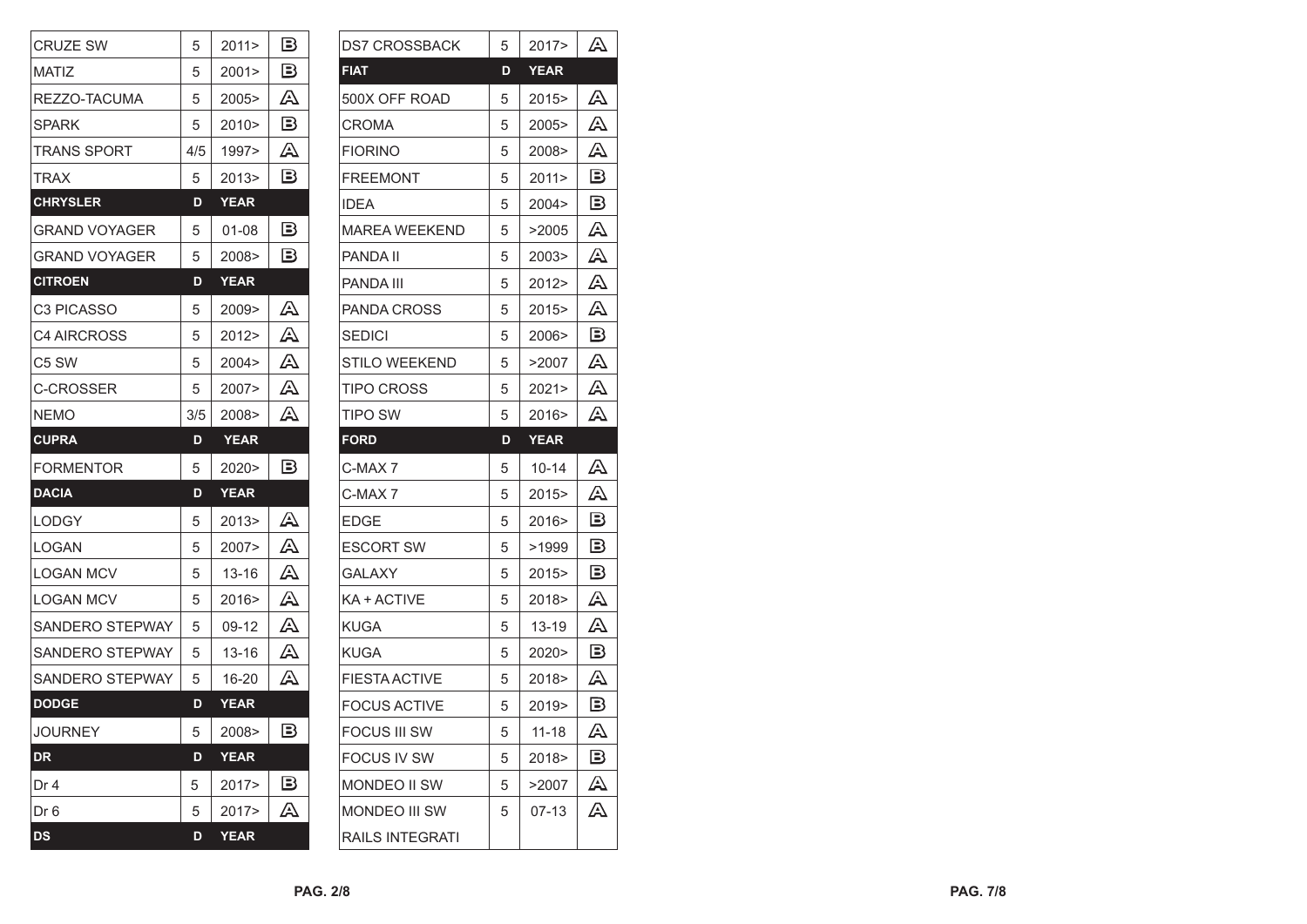| RAV4                  | 5 | 94-11       | A                                               |
|-----------------------|---|-------------|-------------------------------------------------|
| <b>VOLKSWAGEN</b>     | D | <b>YEAR</b> |                                                 |
| <b>BORA</b>           | 5 | 99-05       | B                                               |
| CADDY MAX             | 5 | 2010>       | B                                               |
| CADDY                 | 5 | 2013>       | B                                               |
| CROSS UP              | 5 | 2014>       | B                                               |
| ID.4                  | 5 | 2021        | B                                               |
| <b>GOLF SPORTVAN</b>  | 5 | 2014        | B                                               |
| <b>GOLF VARIANT</b>   | 5 | 93-03       | B                                               |
| <b>GOLF VARIANT</b>   | 5 | 13>19       | B                                               |
| GOLF VIII VARIANT     | 5 | 2020>       | в                                               |
| GOLF VLPLUS           | 5 | 2009>       | 13                                              |
| PASSAT VARIANT        | 5 | 10-13       | B                                               |
| PASSAT VARIANT        | 5 | 2014        | в                                               |
| <b>PASAT ALLTRACK</b> | 5 | 2012>       | B                                               |
| PASSAT VARIANT        | 5 | 88-10       | $\mathbf{B}% _{T}=\mathbf{A}_{T}\mathbf{B}_{T}$ |
| POLO CROSS            | 5 | 2015>       | B                                               |
| SHARAN                | 5 | 2010>       | B                                               |
| TIGUAN                | 5 | 07-15       | B                                               |
| TIGUAN                | 5 | 2016>       | B                                               |
| T-ROC                 | 5 | 2017>       | B                                               |
| TOUAREG               | 5 | 14-18       | в                                               |
| TOUAREG               | 5 | 2018>       | 13                                              |
| TOURAN                | 5 | 2015>       | B                                               |
| <b>VOLVO</b>          | D | <b>YEAR</b> |                                                 |
| 740/760               | 5 | 82-92       | B                                               |
| 850                   | 5 | 92-96       | $\mathbf{B}% _{T}=\mathbf{A}_{T}\mathbf{B}_{T}$ |
| $V$ 40                | 5 | 95-04       | B                                               |
| V 40 CROSS COUNT.     | 5 | 2013>       | $\mathbf{B}% _{T}=\mathbf{A}_{T}\mathbf{B}_{T}$ |
| V <sub>50</sub>       | 5 | 2004>       | A                                               |
| IV 60                 | 5 | $10 - 18$   | $\mathbf{B}% _{T}=\mathbf{A}_{T}\mathbf{B}_{T}$ |

| V 60                | 5 | 2018      | B                                               |
|---------------------|---|-----------|-------------------------------------------------|
| V 60 CROSS COUNT.   | 5 | 2015      | $\mathbf{\mathbb{B}}$                           |
| V <sub>70</sub>     | 5 | 1997>     | $\mathbf{B}$                                    |
| V90                 | 5 | 2016      | $\mathbf{B}% _{T}=\mathbf{A}_{T}\mathbf{B}_{T}$ |
| V90 CROSS COUNT.    | 5 | 2016      | $\mathbf{\mathbb{B}}$                           |
| <b>XC 40</b>        | 5 | 2017      | $\mathbf{B}$                                    |
| <b>XC 60</b>        | 5 | $10 - 16$ | $\mathbf{B}% _{T}=\mathbf{A}_{T}\mathbf{B}_{T}$ |
| <b>XC 60</b>        | 5 | 2017      | $\mathbf{\mathbb{B}}$                           |
| <b>XC 70</b>        | 5 | 2000      | $\mathbf{\mathbb{B}}$                           |
| <b>XC 90</b>        | 5 | $02 - 14$ | A                                               |
| XC 90 RAILS INTEGR. | 5 | 2015      | B                                               |

| <b>MONDEO IV SW</b> | 5 | 2014>       | A                                               |
|---------------------|---|-------------|-------------------------------------------------|
| RANGER              | 4 | 2019>       | A                                               |
| PUMA                | 5 | 2020>       | в                                               |
| S-MAX               | 5 | 2019        | в                                               |
| TOURNEO COURIER     | 5 | 2014>       | A                                               |
| TRANSIT COURIER     | 5 | 2014 >      | A                                               |
| HONDA               | D | YEAR        |                                                 |
| HR-V                | 5 | 2015>       | $\mathbf{B}$                                    |
| <b>CIVIC TOURER</b> | 5 | 2014 >      | Β                                               |
| HYUNDAI             | D | <b>YEAR</b> |                                                 |
| BAYON               | 5 | 2021>       | A                                               |
| i30 WAGON           | 5 | 2017>       | A                                               |
| iX 35               | 5 | 2010>       | A                                               |
| KONA                | 5 | 2017>       | A                                               |
| <b>MATRIX</b>       | 5 | 2001        | Β                                               |
| SANTAFE             | 5 | >2006       | $\mathbf{B}% _{T}=\mathbf{A}_{T}\mathbf{B}_{T}$ |
| SANTAFE             | 5 | 12-18       | A                                               |
| <b>TUCSON</b>       | 5 | 04-10       | Β                                               |
| TUCSON              | 5 | 15-20       | A                                               |
| <b>TUCSON</b>       | 5 | 2020>       | A                                               |
| <b>INFINITY</b>     | D | <b>YEAR</b> |                                                 |
| QX70                | 5 | 09-17       | A                                               |
| <b>JAGUAR</b>       | D | <b>YEAR</b> |                                                 |
| F-PACE              | 5 | 2016>       | B                                               |
| XF SPORTBRAKE       | 5 | 12-16       | $\mathbf{B}% _{T}=\mathbf{A}_{T}\mathbf{B}_{T}$ |
| XF SPORTBRAKE       | 5 | 2017>       | B                                               |
| <b>JEEP</b>         | D | <b>YEAR</b> |                                                 |
| <b>CHEROKEE</b>     | 5 | 2008>       | $\mathbf{B}% _{T}=\mathbf{A}_{T}\mathbf{B}_{T}$ |
| <b>KIA</b>          | D | <b>YEAR</b> |                                                 |
| <b>CARENS</b>       | 5 | 2013>       | A                                               |
| CEE'D SW            | 5 | 2013>       | A                                               |

| <b>CEE'D SPORTWAGON</b> | 5 | 2018>       | A                                               |
|-------------------------|---|-------------|-------------------------------------------------|
| NIRO                    | 5 | 2016>       | A                                               |
| OPTIMA                  | 5 | 2016>       | A                                               |
| RIO                     | 5 | 2002>       | Β                                               |
| SORENTO                 | 5 | 02-09       | B                                               |
| SORENTO                 | 5 | 2015>       | A                                               |
| SOUL                    | 5 | 2014>       | A                                               |
| <b>SPORTAGE</b>         | 5 | 96-09       | $\mathbf{B}% _{T}=\mathbf{A}_{T}\mathbf{B}_{T}$ |
| SPORTAGE                | 5 | 10-15       | A                                               |
| SPORTAGE                | 5 | 16-18       | B                                               |
| SPORTAGE                | 5 | 18-21       | в                                               |
| SPORTAGE                | 5 | 2022>       | A                                               |
| XCEE'D                  | 5 | 2019>       | A                                               |
| <b>LANCIA</b>           | D | <b>YEAR</b> |                                                 |
| <b>MUSA</b>             | 5 | 2004 >      | Β                                               |
| <b>LAND ROVER</b>       | D | <b>YEAR</b> |                                                 |
| FREELANDER I            | 5 | >2006       | $\mathbf{B}% _{T}=\mathbf{A}_{T}\mathbf{B}_{T}$ |
| RANGE ROVER VELAR       | 5 | 2017>       | в                                               |
| <b>LEXUS</b>            | D | <b>YEAR</b> |                                                 |
| <b>NX</b>               | 5 | 2014>       | $\mathbf{B}$                                    |
| RX 450                  | 5 | 2015>       | B                                               |
| UX                      | 5 | 2018>       | $\mathbf{B}% _{T}=\mathbf{A}_{T}\mathbf{B}_{T}$ |
| <b>MINI</b>             | D | <b>YEAR</b> |                                                 |
| COUNTRYMAN              | 5 | $10 - 15$   | A                                               |
| COUNTRYMAN              | 5 | 2016>       | в                                               |
| <b>MASERATI</b>         | D | <b>YEAR</b> |                                                 |
| <b>GRECALE</b>          | 5 | 2022>       | $\mathbf{B}$                                    |
| <b>MAZDA</b>            | D | <b>YEAR</b> |                                                 |
| 5                       | 5 | 05-07       | A                                               |
| 6 SW                    | 5 | 02-08       | $\mathbf{B}$                                    |
| 6 SW                    | 5 | 2009>       | A                                               |